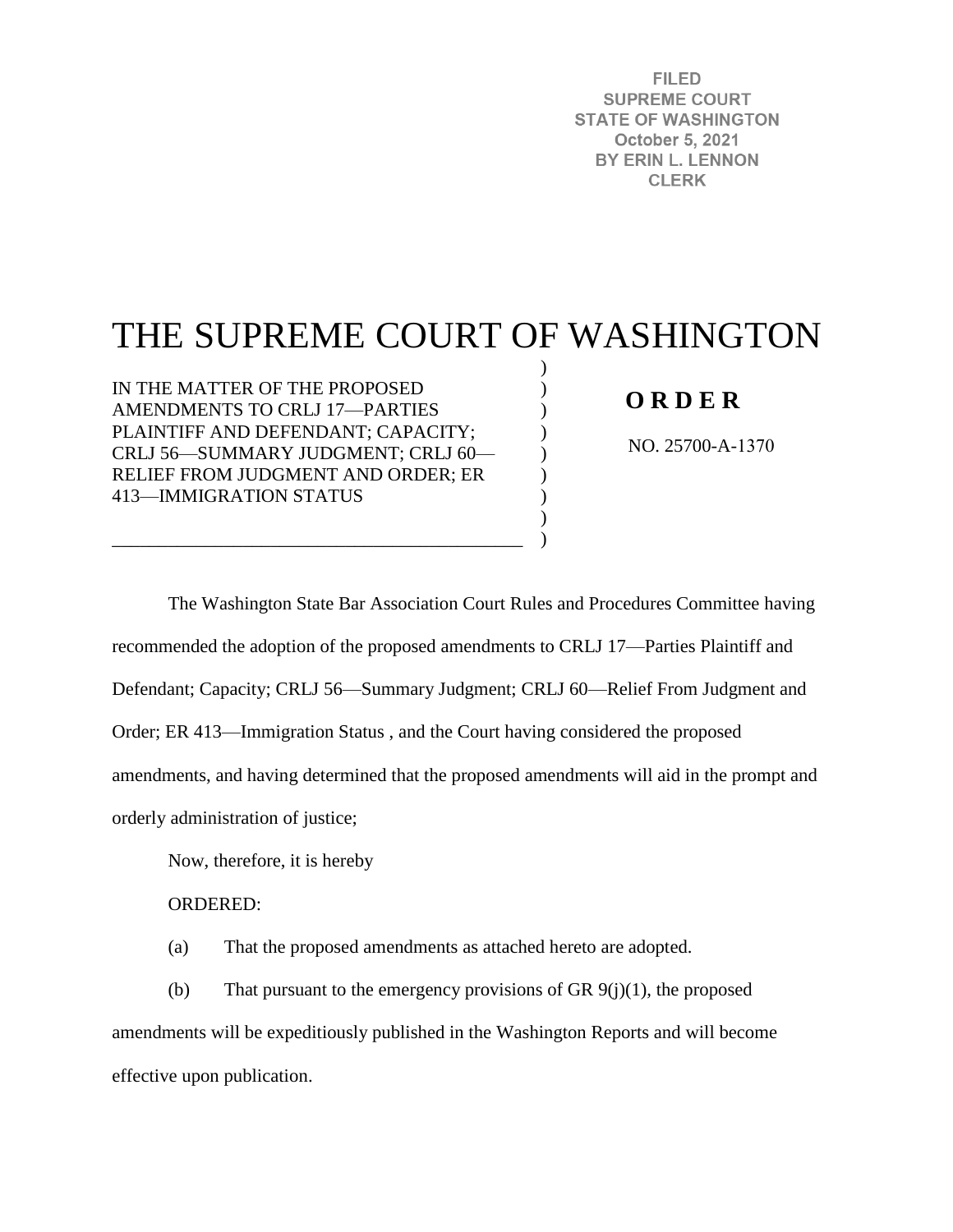Page 2 ORDER IN THE MATTER OF THE PROPOSED AMENDMENTS TO CRLJ 17—PARTIES PLAINTIFF AND DEFENDANT; CAPACITY; CRLJ 56—SUMMARY JUDGMENT; CRLJ 60—RELIEF FROM JUDGMENT AND ORDER; ER 413—IMMIGRATION STATUS

DATED at Olympia, Washington this 5th day of October, 2021.

ห291 o.

González, C.

Johnson, J

Madsen, J.

1 jer Owen

Stephens, J.

Gordon McCloud, J.

Montoya-Lewis,

Whitener, J.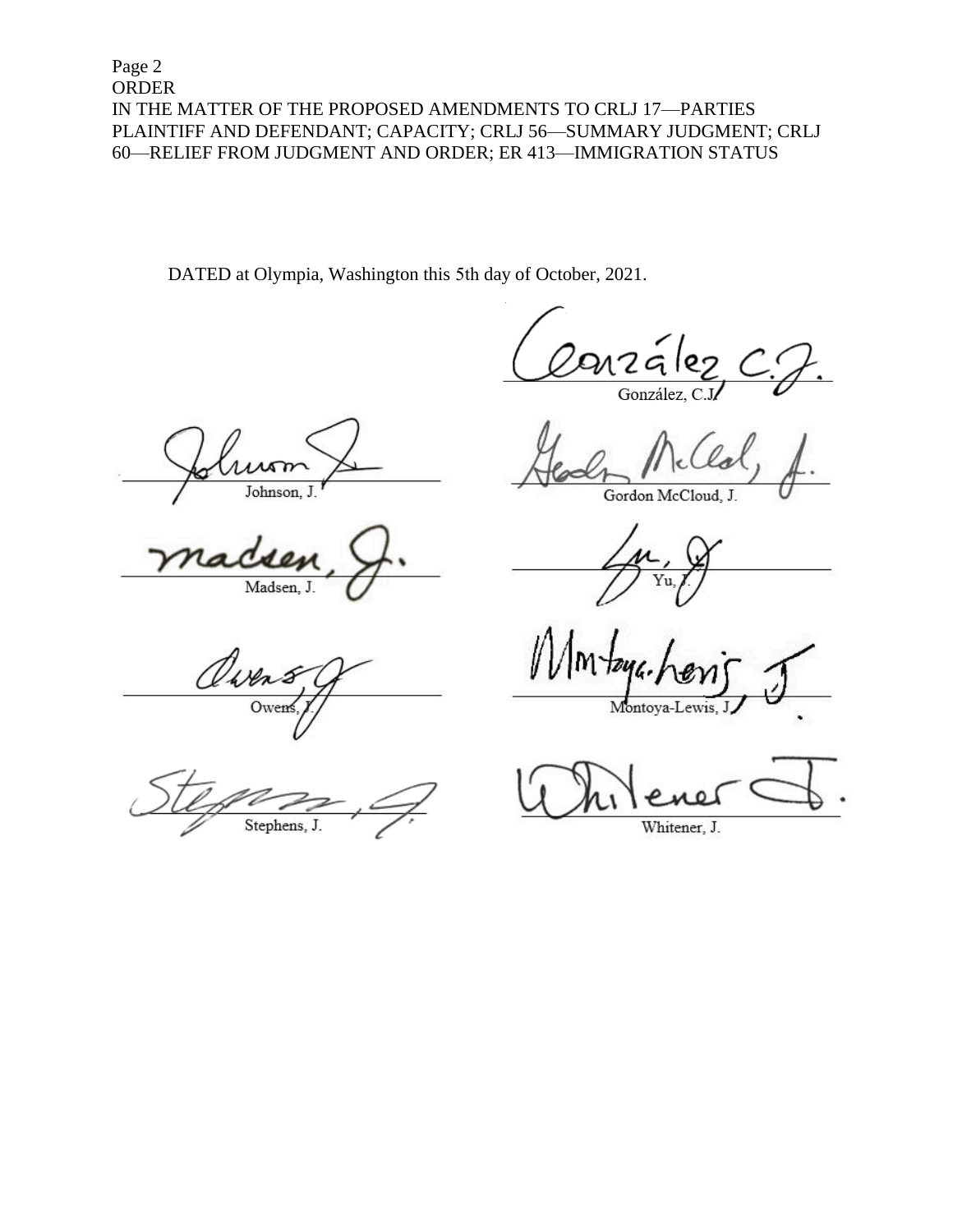#### PROPOSED AMENDMENTS

## **CRLJ 17**

### **PARTIES PLAINTIFF AND DEFENDANT; CAPACITY**

#### **(-) Designation of Parties**. [Unchanged.]

**(a) Real Party in Interest**. Every action shall be prosecuted in the name of the real party in interest. An executor, administrator, guardian, bailee, trustee of an express trust, a party with whom or in whose name a contract has been made for the benefit of another, or a party authorized by statute may sue in his their own name without joining with him them the party for whose benefit the action is brought. No action shall be dismissed on the ground that it is not prosecuted in the name of the real party in interest until a reasonable time has been allowed after objection for ratification of commencement of the action by, or joinder or substitution of, the real party in interest; and such ratification, joinder, or substitution shall have the same effect as if the action had been commenced in the name of the real party in interest.

#### **(b) Infants Minors or Incompetent Incapacitated Persons**.

(1) When  $\theta$  and infant a minor is a party he they shall appear by guardian, or if he has they have no guardian, or in the opinion of the court the guardian is an improper person, the court shall appoint a guardian ad litem. The guardian shall be appointed:

 $(i)$  when the infant minor is plaintiff, upon the application of the infant minor, if he they be of the age of 14 years, or if under the age, upon the application of a relative or friend of the infant minor;

(ii) when the infant minor is defendant, upon the application of the infant minor, if he they be of the age of 14 years, and applies apply within the time he is they are to appear; if he they be under the age of 14, or neglects neglect to apply, then upon the application of any other party to the action, or of a relative or friend of the infant minor.

(2) When an insane incapacitated person is a party to an action he they shall appear by guardian, or if he has they have no guardian, or in the opinion of the court the guardian is an improper person, the court shall appoint one to act as guardian ad litem. Said guardian shall be appointed:

(i) when the insane incapacitated person is plaintiff, upon the application of a relative or friend of the insane incapacitated person;

(ii) when the insane incapacitated person is defendant, upon the application of a relative or friend of such incapacitated insane person, such application shall be made within the time he is they are to appear. If no such application be made within the time above limited, application may be made by any party to the action.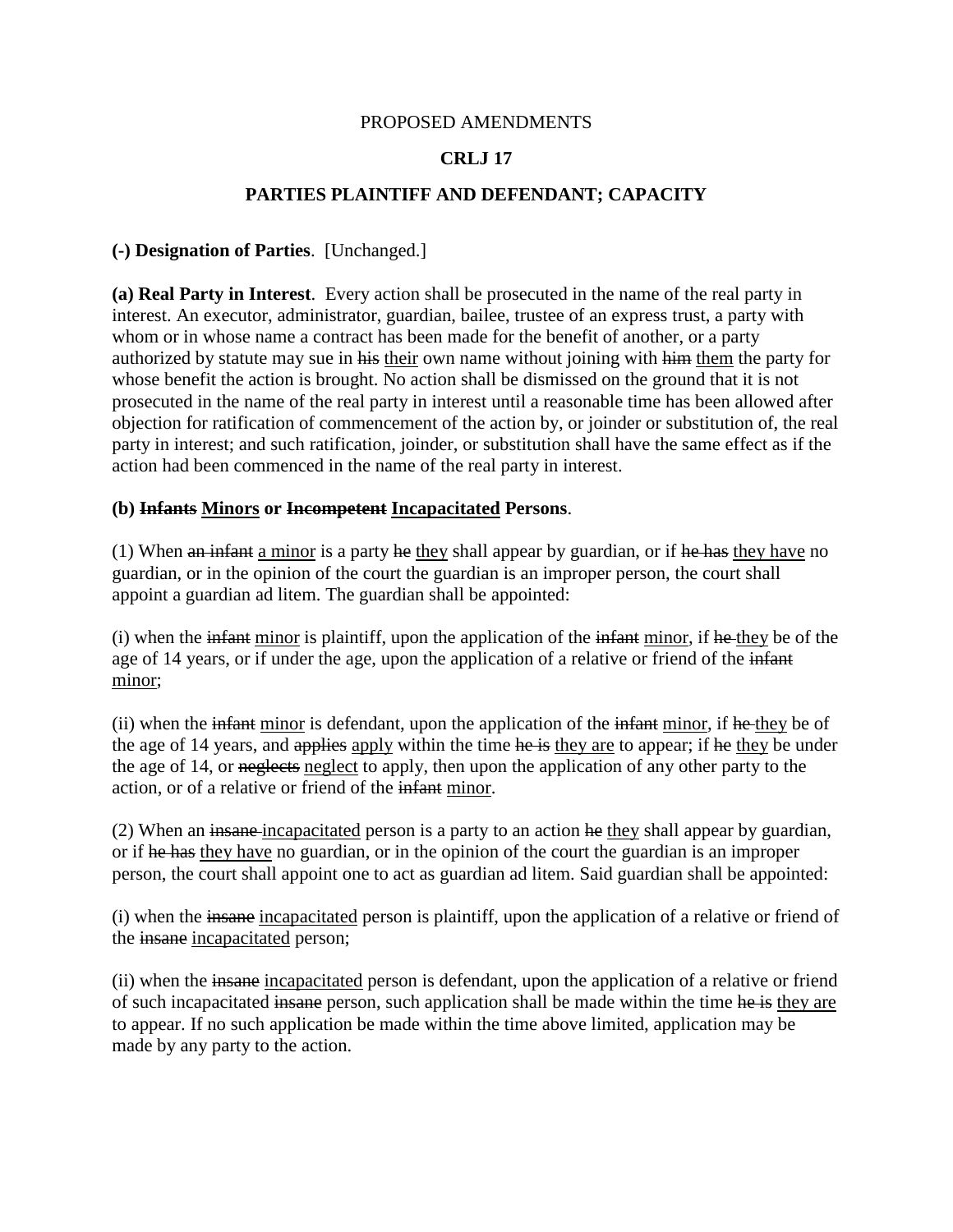#### **CRLJ 56 SUMMARY JUDGMENT**

**(a) For Claimant**. A party seeking to recover upon a claim, counterclaim, or cross claim, or to obtain a declaratory judgment may, at any time after the expiration of the period within which the defendant is required to appear, or after service of a motion for summary judgment by the adverse party, move with or without supporting affidavits for a summary judgment in his the party's favor upon all or any part thereof.

**(b) For Defending Party**. A party against whom a claim, counterclaim, or cross claim is asserted or a declaratory judgment is sought may, at any time, move with or without supporting affidavits for a summary judgment in his the party's favor as to all or any part thereof.

**(c) Motion and Proceedings**. The motion and any supporting affidavits, memoranda of law, or other documentation shall be filed and served not later than 15 days before the hearing. The adverse party may file and serve opposing affidavits, memoranda of law, and other documentation not later than 3 days before the hearing. The moving party may file and serve any rebuttal documents not later than the day prior to the hearing. Summary judgment motions shall be heard more than 14 days before the date set for trial unless leave of the court is granted to allow otherwise. The judgment sought shall be rendered forthwith if the pleadings, answers to interrogatories, depositions, and admissions on file, together with the affidavits, if any, show that there is no genuine issue as to any material fact and that the moving party is entitled to a judgment as a matter of law. A summary judgment, interlocutory in character, may be rendered on the issue of liability alone although there is a genuine issue as to the amount of damages.

**(d) Case Not Fully Adjudicated on Motion**. If on motion under the rule judgment is not rendered upon the whole case or for all the relief asked and a trial is necessary, the court at the hearing of the motion, by examining the pleadings and the evidence before it and by interrogating counsel, shall if practicable ascertain what material facts exist without substantial controversy and what material facts are actually and in good faith controverted. It shall thereupon make an order specifying the facts that appear without substantial controversy, including the extent to which the amount of damages or other relief is not in controversy, and directing such further proceedings in the action as are just. Upon the trial of the action, the facts so specified shall be deemed established, and the trial shall be conducted accordingly.

**(e) Form of Affidavits; Further Testimony; Defense Required**. Supporting and opposing affidavits shall be made on personal knowledge, shall set forth such facts as would be admissible in evidence, and shall show affirmatively that the affiant is competent to testify to the matters stated therein. Sworn or certified copies of all papers or parts thereof referred to in an affidavit shall be attached thereto or served therewith. The court may permit affidavits to be supplemented or opposed by depositions, answers to interrogatories, or further affidavits. When a motion for summary judgment is made and supported as provided in this rule, an adverse party may not rest upon the mere allegations or denials of his the party's pleading, but his the party's response, by affidavits or as otherwise provided in this rule, must set forth specific facts showing that there is a genuine issue for trial. If he the party does not so respond, summary judgment, if appropriate, shall be entered against the party.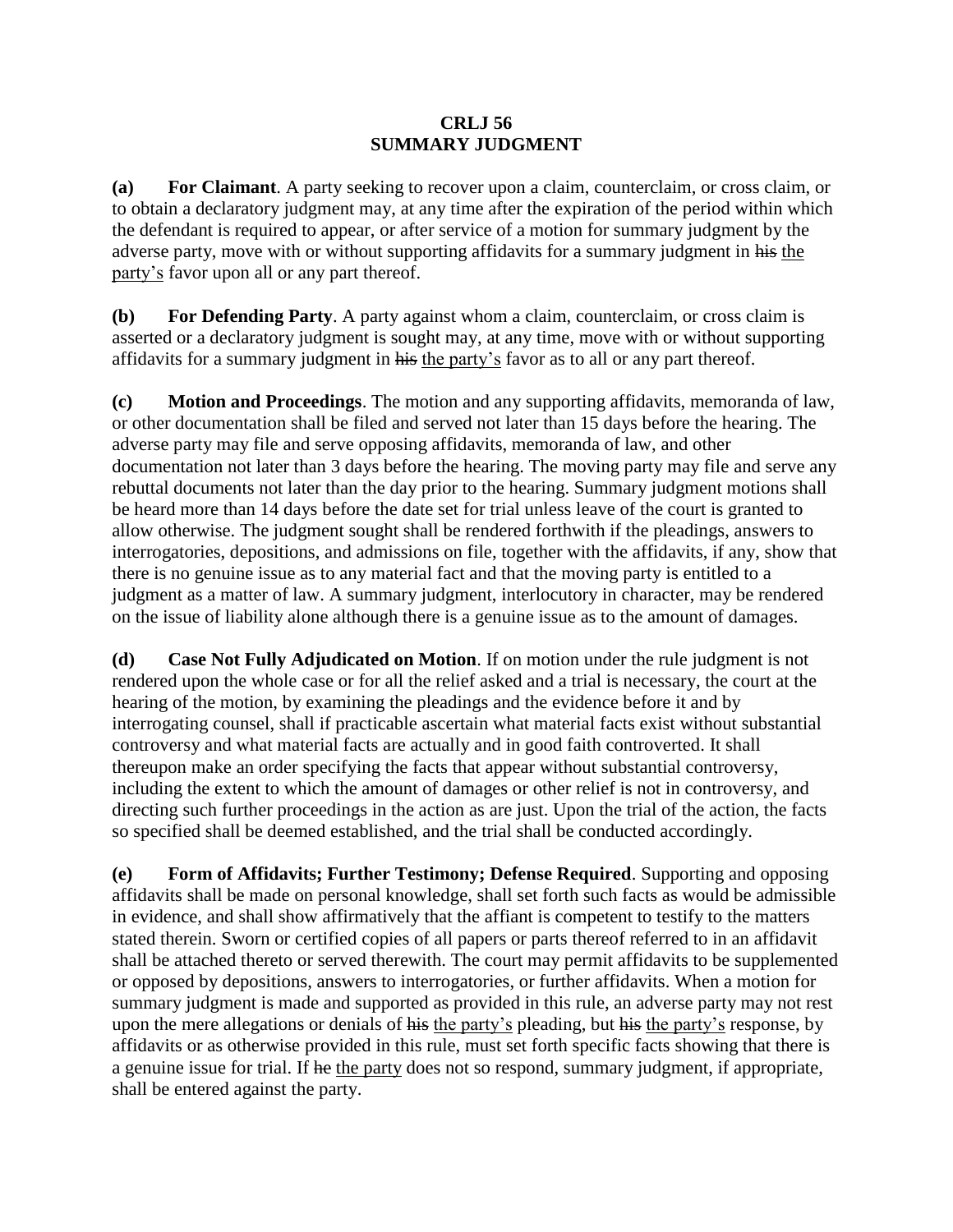**(f) When Affidavits Are Unavailable**. Should it appear from the affidavits of a party opposing the motion that he the party cannot, for reasons stated, present by affidavit facts essential to justify his the party opposition, the court may refuse the application for judgment or may order a continuance to permit affidavits to be obtained or depositions to be taken or discovery to be had or may make such other order as is just.

**(g) Affidavits Made in Bad Faith**. Should it appear to the satisfaction of the court at any time that any of the affidavits presented pursuant to this rule are presented in bad faith or solely for the purpose of delay, the court shall forthwith order the party employing them to pay to the other party the amount of the reasonable expenses which the filing of the affidavits caused him the other party to incur, including reasonable attorney fees, and any offending party or attorney may be adjudged guilty of contempt.

**(h) Rulings by Court**. In granting or denying the motion for summary judgment, the court shall designate the documents and other evidence considered in its rulings.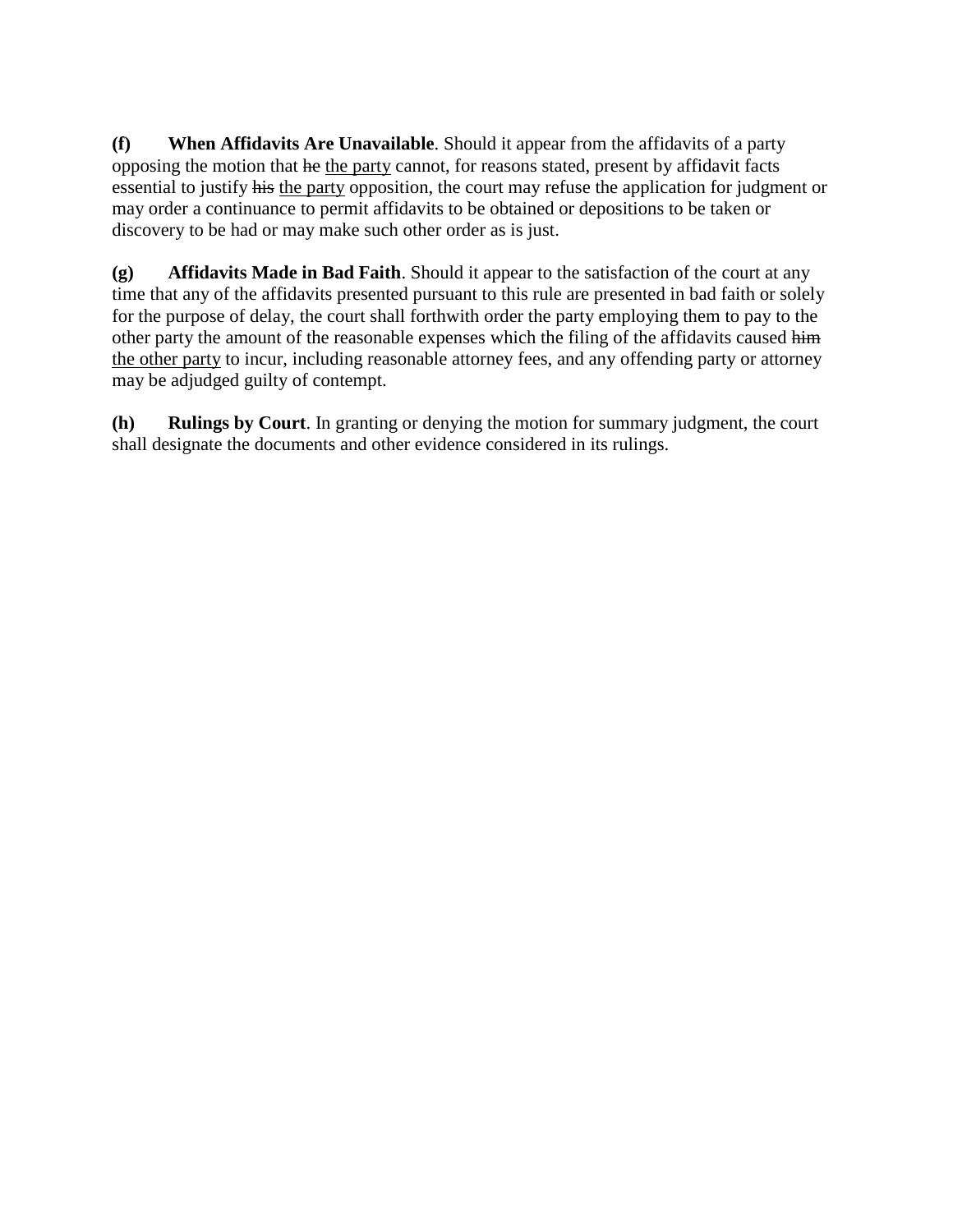#### **CRLJ 60 RELIEF FROM JUDGMENT OR ORDER**

**(a) Clerical Mistakes**. Clerical mistakes in judgments, orders, or other parts of the record and errors therein arising from oversight or omission may be corrected by the court at any time of its own initiative or on the motion of any party and after such notice, if any, as the court orders. Such mistakes may be so corrected before review is accepted by an appellate court, and thereafter may be corrected pursuant to RALJ 4.1(b).

**(b) Mistakes; Inadvertence; Excusable Neglect; Newly Discovered Evidence; Fraud; etc**. On motion and upon such terms as are just, the court may relieve a party or his legal representative from a final judgment, order, or proceeding for the following reasons:

 $(1)$ — $(10)$  [Unchanged.]

(11) Any other reason justifying relief from the operation of the judgment. The motion shall be made within a reasonable time and for reasons (1), (2) or (3) not more than 1 year after the judgment, order, or proceeding was entered or taken. If the party entitled to relief is a minor or a person of unsound mind, the motion shall be made within 1 year after the disability ceases. A motion under section (b) does not affect the finality of the judgment or suspend its operation.

The motion shall be made within a reasonable time and for reasons (1), (2) or (3) not more than 1 year after the judgment, order, or proceeding was entered or taken. If the party entitled to relief is a minor or a person of unsound mind, the motion shall be made within 1 year after the disability ceases. A motion under section (b) does not affect the finality of the judgment or suspend its operation.

**(c)—(e)** [Unchanged.]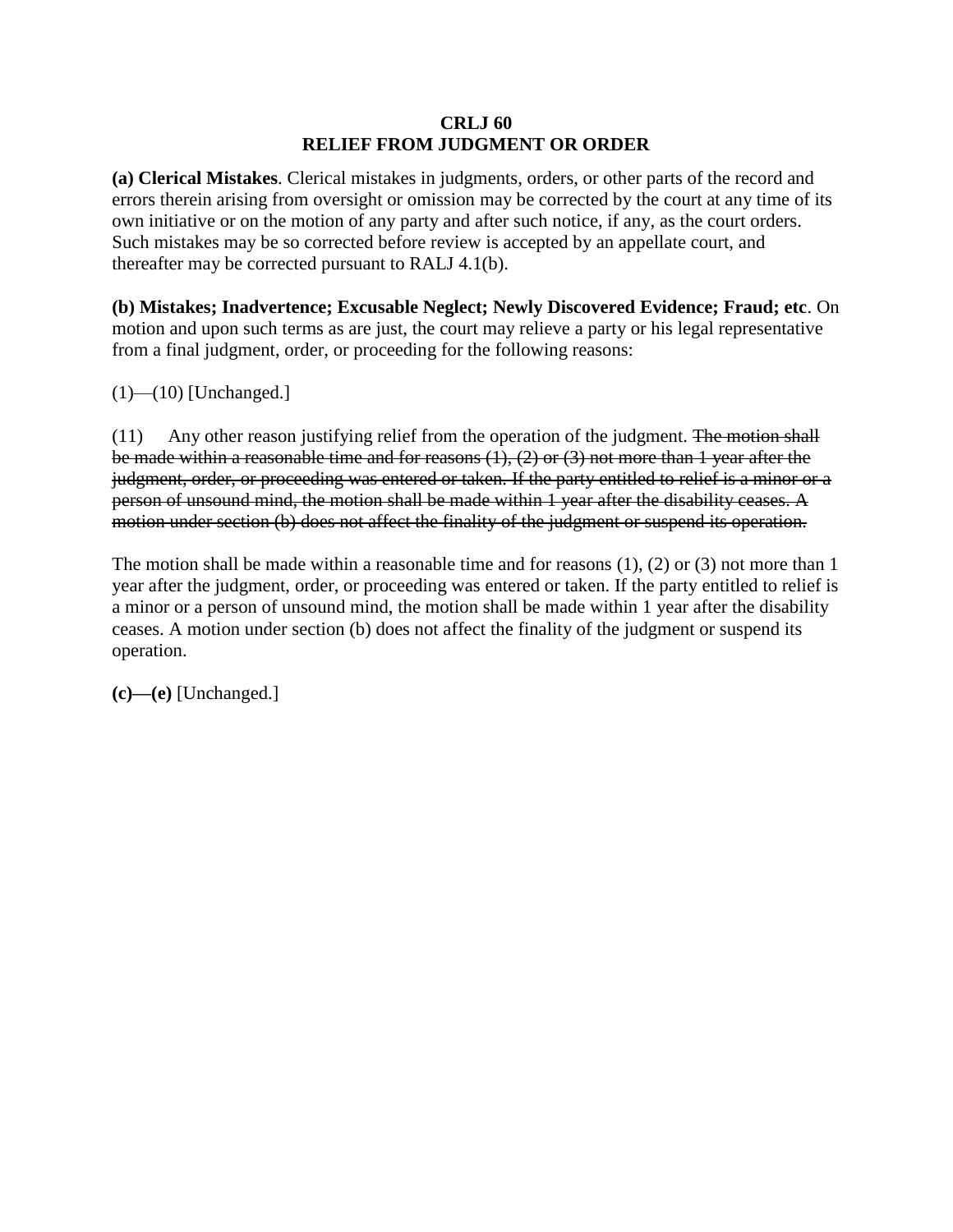#### **ER 413 IMMIGRATION STATUS**

**(a) Criminal Cases; Evidence Generally Inadmissible.** In any criminal matter, evidence of a party's or a witness's immigration status shall not be admissible unless immigration status is an essential fact to prove an element of, or a defense to, the criminal offense with which the defendant is charged, or to show bias or prejudice of a witness pursuant to ER 607. The following procedure shall apply prior to any such proposed uses of immigration status evidence to show bias or prejudice of a witness:

(1) A written pretrial motion shall be made that includes an offer of proof of the relevancy of the proposed evidence.

(2) The written motion shall be accompanied by an affidavit or affidavits in which the offer of proof shall be stated.

(3) (If the court finds that the offer of proof is sufficient, the court shall order a hearing outside the presence of the jury.

(4) The court may admit evidence of immigration status to show bias or prejudice if it finds that the evidence is reliable and relevant, and that its probative value outweighs the prejudicial nature of evidence of immigration status.

(5) Nothing in this section shall be construed to exclude evidence if the exclusion of that evidence would violate result in the violation of a defendant's constitutional rights.

**(b) Civil Cases; Evidence Generally Inadmissible.** Except as provided in subsection (b)(l), evidence of a party's or a witness's immigration status shall not be admissible unlessimmigration statusis an essential facttoprove an element of a party's cause of action.

(1) *Posttrial Proceedings*. Evidence of immigration status may be submitted to the court through a posttrial motion made under CR 59(h) or CRLJ 59(h):